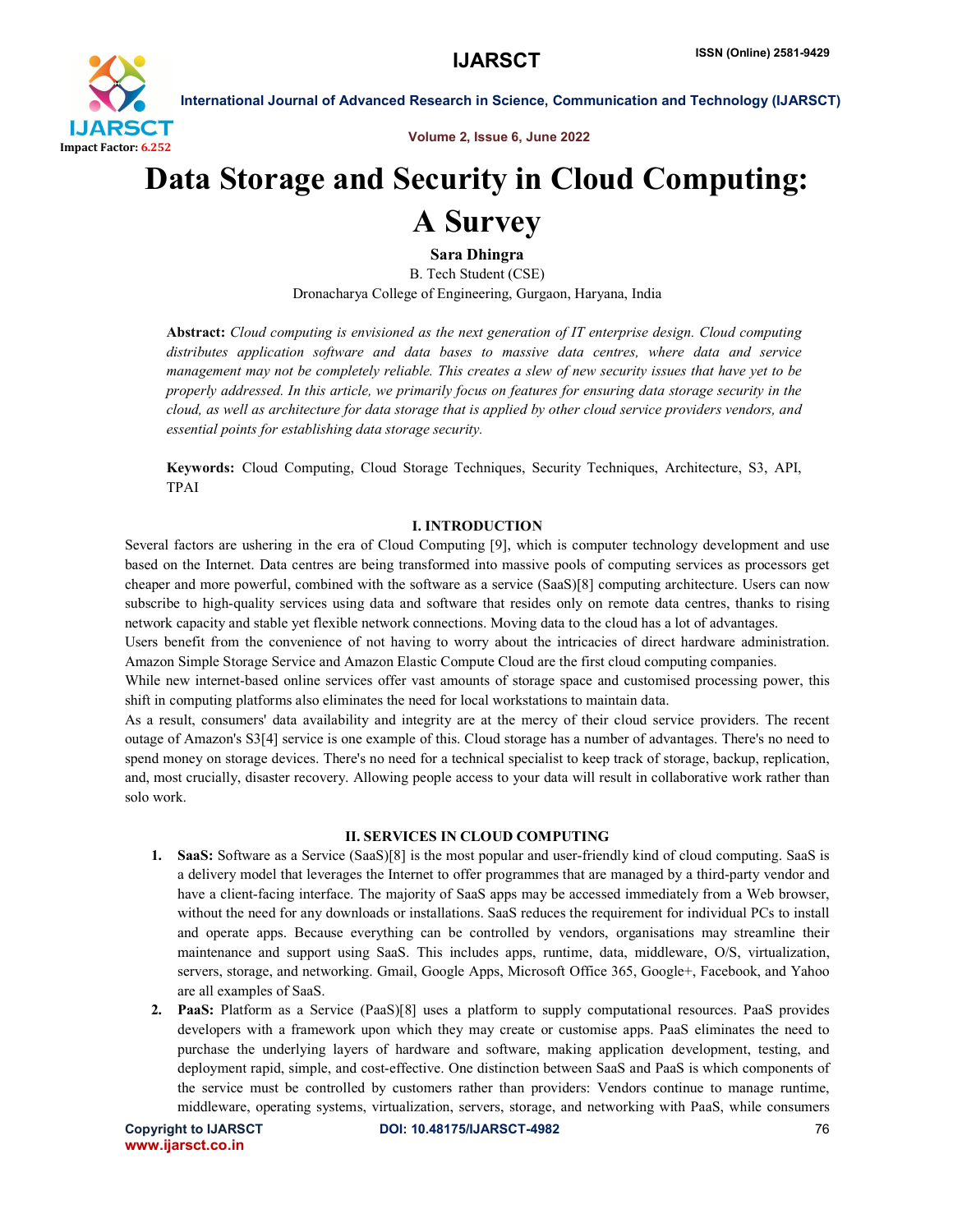

#### Volume 2, Issue 6, June 2022

control applications and data. AWS Elastic Beanstalk, Windows Azure, Heroku, Force.com, and Google App Engine are all examples of PaaS.

- 3. Infrastructure as a Service (IaaS): Infrastructure as a Service (IaaS)[8] provides computer infrastructure (such as a platform virtualization environment), storage, and networking. Users can acquire software, servers, and network equipment as a fully outsourced service that is often priced according to the quantity of resources used consumed. In essence, a third party permits you to establish a virtual server on their IT infrastructure in exchange for a leasing fee. Users of PaaS and IaaS must manage more than SaaS users: applications, data, runtime, middleware, and operating system. Virtualization, servers, hard drives, storage, and networking are still managed by vendors. Users benefit from IaaS since it provides infrastructure on which they may install any desired platforms. If new versions are released, users are responsible for upgrading them.
- 4. Storage as a Service (SaaS): Storage as a Service (StaaS)[5] enables cloud applications to extend beyond their constrained server capacity. Users can store their data on remote discs and access it from anywhere with StaaS. Cloud storage systems are expected to meet a number of stringent requirements for preserving users' data and information, including high availability, reliability, performance, replication, and data consistency; however, no single system can meet all of these requirements simultaneously due to their incompatibility.
- 5. Amazon S3: It is another option. Amazon S3[4] is an internet storage service. It's intended to make web-scale computing more accessible to programmers. Amazon S3 is a simple web services interface that allows you to store and retrieve unlimited amount of data from anywhere on the internet at any time. It provides any developer with the same highly scalable, dependable, secure, fast, and low-cost infrastructure that Amazon utilises to host its global network of websites. The service tries to optimise scalability benefits and pass them on to developers. According to the Spring 2010 Storage magazine/Search Storage Purchasing Intentions poll, 14% of respondents are currently using cloud storage, with disaster recovery being the most popular use (6 percent ). However, 4% of companies use it to store primary data from their data centres, and an equal amount use it for near-line data storage. However, there are a few things you should know before signing up with a cloud storage service provider. Is it safe to store data on the cloud? How much will it set you back? What services are most beneficial to small businesses? We've gathered our best suggestions and professional guidance in one spot in our cloud storage services guide for beginners so you can receive answers to your most pressing problems. Learn about cloud backup, archiving, disaster recovery, and storing primary data on the cloud.

#### III. CLOUD STORAGE MODELS

There are cloud storage methods that allow customers to keep control of their data. Cloud storage [2] has evolved into three categories, one of which allows for the cost-effective and secure combination of two categories. Storage infrastructure is presented as a leasable commodity by public cloud storage providers (both in terms of long-term or short-term storage and the networking bandwidth used within the infrastructure). Private clouds are based on the same principles as public clouds, but in a format that may be safely incorporated within a user's firewall. Finally, hybrid cloud storage combines the two approaches, allowing policies to specify which data must be kept private and which data can be secured in public clouds (see Figure 1).



www.ijarsct.co.in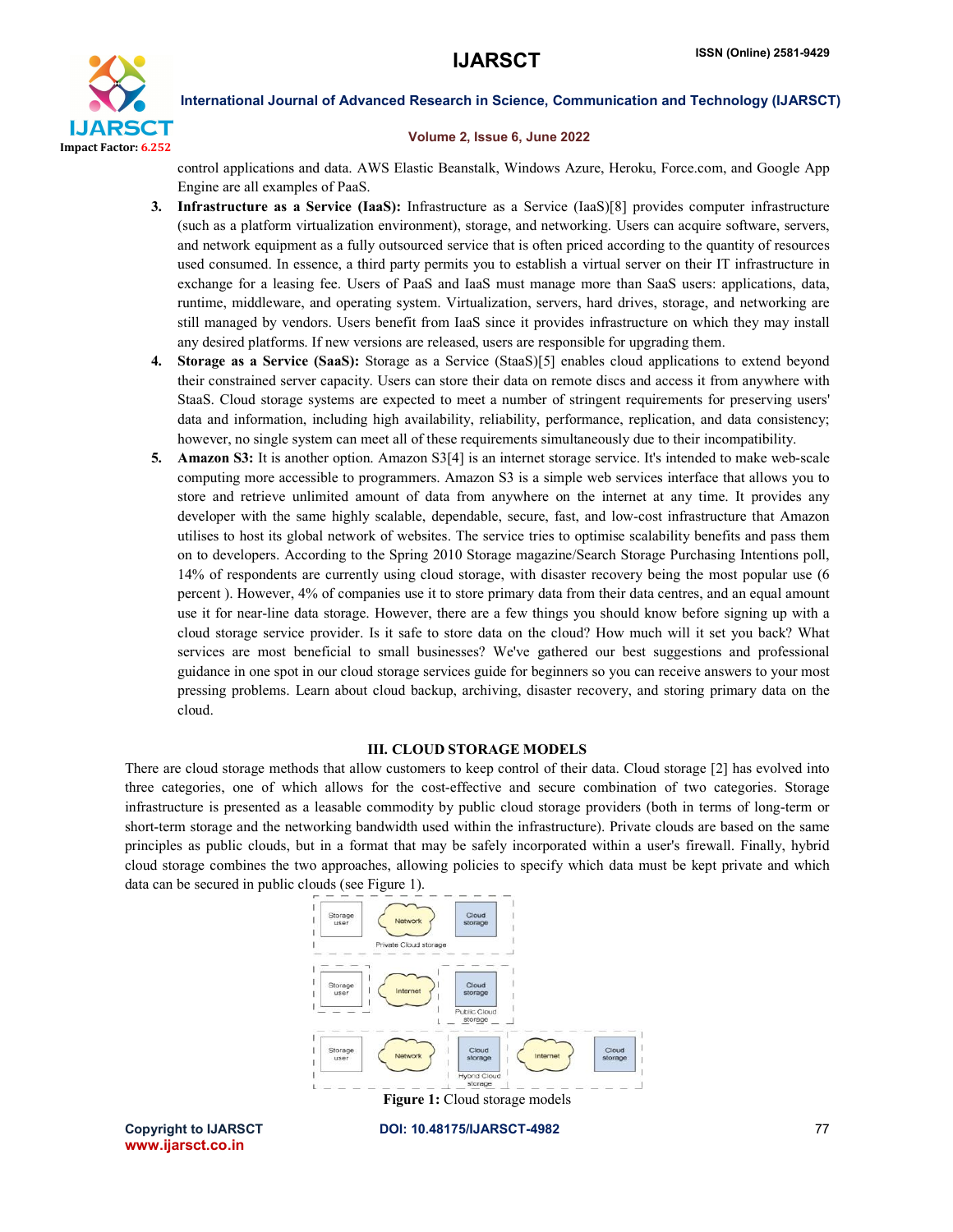

#### Volume 2, Issue 6, June 2022

Figure 1 depicts the cloud models graphically. Amazon is an example of a public cloud storage provider (which offers storage as a service). IBM[1], para scale, and Clever safe (all of which provide software and/or hardware for internal clouds) are examples of private cloud storage providers. Finally, Egnyte is one of the hybrid cloud providers.

## IV. DATA STORAGE SECURITY TECHNIQUES IN CLOUD COMPUTING

This paper discusses a number of existing strategies [2]. Cloud storage is defined as a network of distributed data centres that uses virtualization technologies and provides a data storage interface.

## 4.1 Implicit Storage Data Security in the Online World

In cloud computing, providing implicit storage security to data is more helpful. For providing such security, a data partitioning strategy employing the roots of a polynomial in a finite field is used. Data is partitioned in this approach in such a way that each chunk is implicitly secure and does not require encryption. These parts are stored on distinct network servers that are only known by the user. Access to each server, as well as knowledge of where the data sections are stored, are required for data reconstruction. Several variations of this technique are described, including one in which encryption keys are stored implicitly rather than data, and another in which a subset of the data is stored.

## 4.2 Authentication on the Basis of a Person's Identity

For IBHMCC, there are identity-based encryption (IBE) and decryption techniques, as well as identity-based signature (IBS).

Consumers have access to a wide range of resources and services. As a result, several security threats are possible. As a result, cloud security necessitates user and service authentication. It becomes extremely difficult when SSH Authentication Protocol (SAP) is used in the cloud. As an alternative to SAP, a new identity-based authentication protocol with a corresponding signature and encryption technique was presented. The sequence of stages is limited by the identify-based authentication technique. The client C sends a client Hello message to the servers in step 1. Cn.session identifier ID and c specification are included in the message.

## 4.3 Complete Data Dynamic Support for Public Auditing

Data integrity verification on unreliable servers is a major worry in cloud storage. A trusted organisation with experience and capabilities that data owners lack can be assigned as an external audit party to examine the risk of outsourced data when needed. It also gives data owners a transparent and cost-effective way to earn trust in the cloud. The existing proof read of PDF (or) POR technique is upgraded to achieve dynamic data support by spoofing the underlying Markel Hash tree (MHT).

## 4.4 Appropriate Third-Party Auditing (TPA)

Because cloud users save data on a cloud server, security and data storage accuracy are top priorities. Data owners with large amounts of outsourced data may find auditing the data's correctness in a cloud environment challenging and costly. To allow third-party auditing, in which users may safely delegate integrity-checking responsibilities to thirdparty auditors (TPA)[2], this scheme can practically guarantee instantaneous data error localisation (i.e. the identification of misbehaving servers). To give security to various cloud kinds, an innovative and homogenous structure is introduced. Before outsourcing data to the cloud, the BLS (Bonch-Lynn-Sachems) algorithm is used to sign data blocks to ensure data storage security.

## 4.5 A Method for Dynamically Storing Data in the Cloud

Because the clients did not have a local copy of the data saved in the cloud, data storage in the cloud may not be totally trustworthy. To address these concerns, a new protocol system based on the data reading protocol algorithm was presented to check data integrity. The proposed effective automatic data reading algorithm assists clients in checking data security. These systems use homomorphism tokens, blocking erasure and unblocking factors, and distributed erasure coded data to create a flexible distributed storage integrity auditing mechanism (FDSIAM).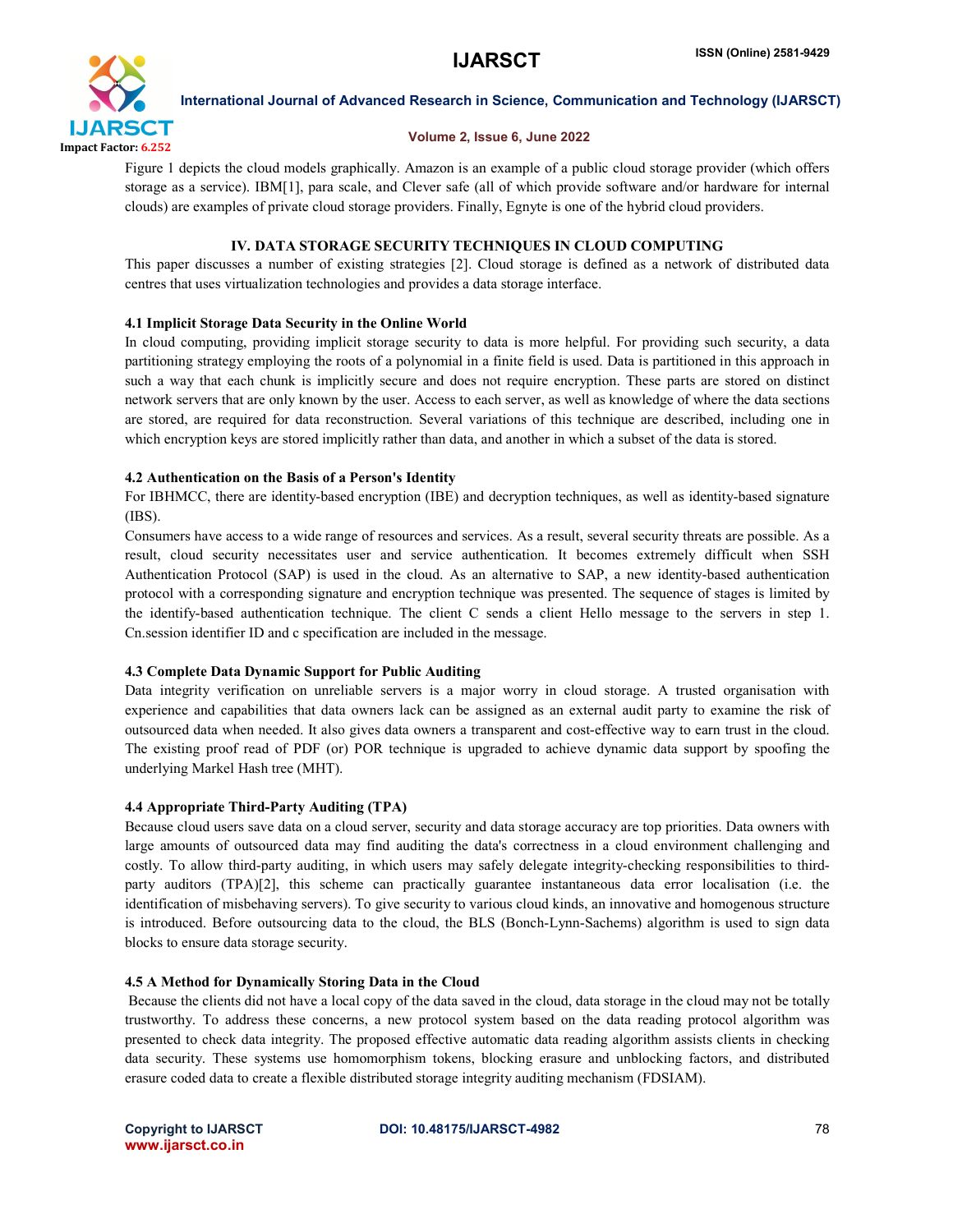

#### Volume 2, Issue 6, June 2022

#### 4.6 Storage Protocol That Is Both Effective and Secure

Users are increasingly outsourcing data to service providers with sufficient storage space and lower storage costs. The proposal is for a safe and efficient storage protocol that ensures data storage confidentiality and integrity. This protocol was created using the elliptic curve cryptography building method, and a sober sequence is used to verify data integrity[2]. Cloud users do a data and software process protocol step to add the privacy enforcement structure to software and data before moving them to the cloud. The challenge response mechanism is credentialed such that the contents of the data are not exposed to outsiders. Data dynamic activities are also employed to maintain the same level of security and provide respite.

#### 4.7 Data Storage Security

The data is secured in the server using the user's preferred security technique, ensuring that data is given top priority and resources are shared between servers to ensure data security in the cloud. Because of intruder attacks, sending data over the internet is risky. In a cloud setting, data encryption is critical. Implemented a secure cross platform and introduced a consistent and new structure for offering security to cloud kinds. Our scheme achieves the integration of storage correctness insurance and data error location (i.e., the identification of misbehaving server) using the proposed effective and flexible two-way handshakes based on token management by utilising the homomorpic token with distributed verification of erasure coded data.

#### 4.8 A Reliable and Secure Storage Service

Customers can save their data on the cloud and use any of the available high-quality applications without having to worry about data storage. Despite the benefits to cloud providers, such a service relinquishes customer control over their data, introducing new valuability risks to cloud data accuracy. The homomorphism token and distributed codeddata were used to create a customizable distributed storage integrity auditing mechanism. Furthermore, the suggested approach allows for secure and efficient dynamic operations on external data, such as block change, deletion, and add.

#### 4.9 Cloud storage systems that are optimal

Individuals, businesses, and institutions are increasingly turning to cloud data storage for backup and synchronisation since it needs no effort. At a high level, the suggested system specifies a possible architecture for a cryptographic storage service. A data processor (DP) analyses data before it is transmitted to the cloud, a data verification (DV) examines whether data in the cloud has been tampered with, and a token generator (TG)[2] generates tokens that allow cloud storage providers to recover portions of user data.

#### 4.10 Small file access and storage process with storage

Hadoop distributed file system server reasons for small file issue of native Hadoop distributed file system are investigated in order to provide comprehensive support for services. Nane is under a lot of pressure. The node of the HADOOP distributed file system is enforced by a high number of small files, and there is no prefetching method for data placement correction. To address these small-scale issues, a method was proposed. In a big cluster, hundreds of computers both host directly associated storage and execute user application tasks, which enhances tiny file efficiency on Hadoop distributed file system. The resource can grow in response to demand by distributing storage and computing over multiple servers.

#### 4.11 Management of file storage security

To ensure the security of data kept in the cloud, a solution based on a distributed architecture was presented. A master server and a group of slave servers are part of the proposed system. In the proposed approach, there are no direct commutation links between clients and slave servers. The master server is in charge of processing client requests, while the slave server is in charge of chunking operations in order to offer data backup for future file recovery. Client files are kept on the main server as tokens, and files are chunked on the slave server for file recovery.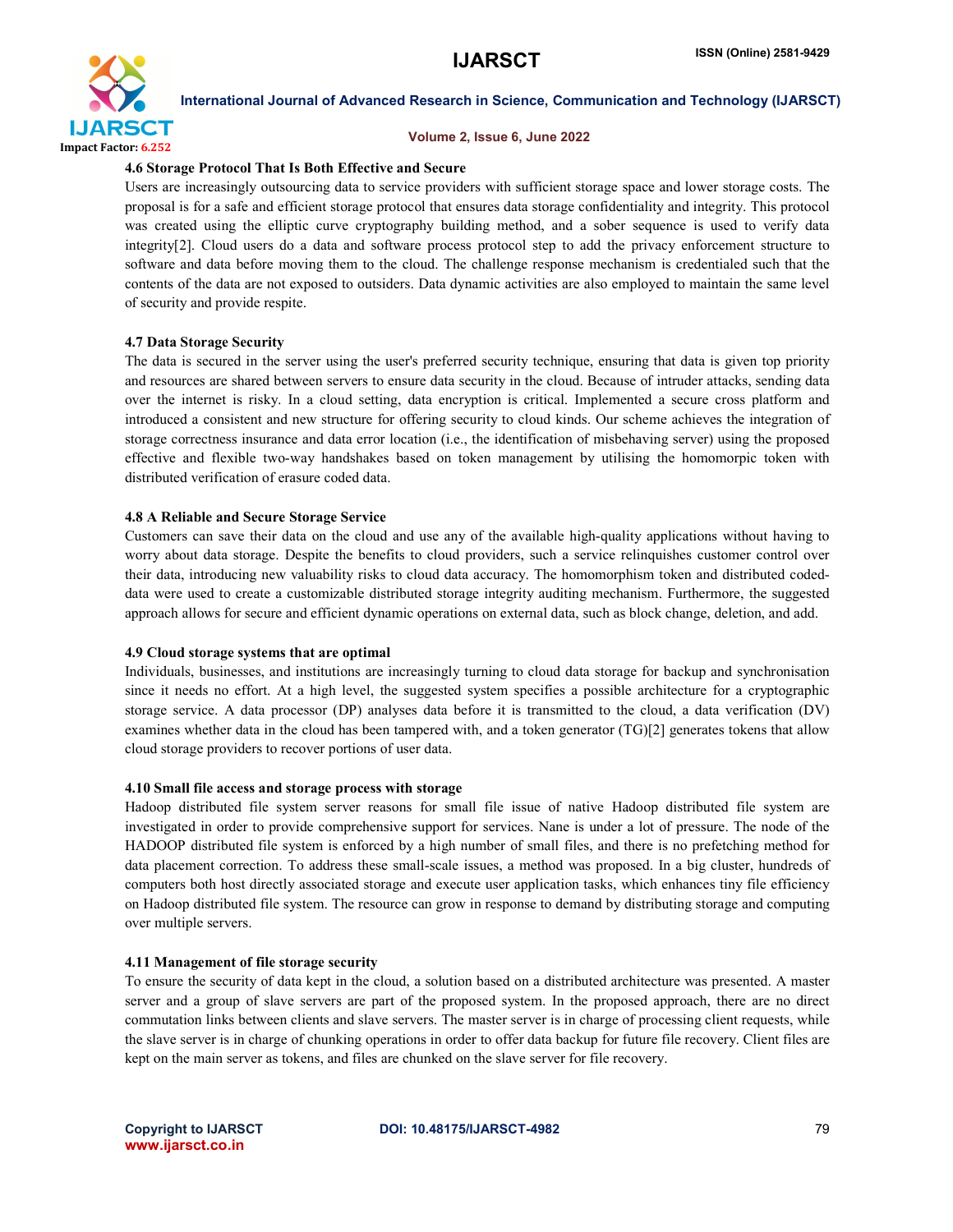

#### Volume 2, Issue 6, June 2022

#### V. CLOUD STORAGE ARCHITECTURE

Cloud storage architectures [3] are primarily concerned with providing on-demand storage in a highly scalable and multitenant environment. Cloud storage architectures, in general (see Figure 1), comprise of a front end that exposes an API for accessing the storage. This API is the SCSI protocol in traditional storage systems; however, these protocols are changing in the cloud. Web service front ends, file-based front ends, and even more typical front ends can all be found there (such as Internet SCSI, or iSCSI). The storage logic is a layer of middleware that sits behind the front end. Over typical data-placement techniques, this layer incorporates a range of characteristics, such as replication and data reduction (with consideration for geographic placement).



#### Fig 2: Cloud storage architecture

Some of the characteristics of contemporary cloud storage architectures can be seen in Figure 2[3]. It's worth noting that no qualities are limited to the layer in question; rather, they serve as a reference for the specific issues it addresses. Table 1 lays forth these qualities.

|  |  |  | Table 1: Cloud Storage Characteristics |
|--|--|--|----------------------------------------|
|--|--|--|----------------------------------------|

| <b>Characteristic</b> | <b>Description</b>                                                                                         |  |  |
|-----------------------|------------------------------------------------------------------------------------------------------------|--|--|
| Manageability         | The ability to manage a system with minimal resources                                                      |  |  |
| Access method         | Protocol through which cloud storage is exposed                                                            |  |  |
| Multi-tenancy         | Support for multiple users (or tenants)                                                                    |  |  |
| Scalability           | Ability to scale to meet higher demands or load in a graceful manner                                       |  |  |
| Data availability     | Measure of a system's uptime                                                                               |  |  |
| Control               | Ability to control a system-in particular, to configure for cost, performance, or other<br>characteristics |  |  |

#### VI. CLOUD STORAGE API (APPLICATION PROGRAMMING INTERFACE)

Copyright to IJARSCT DOI: 10.48175/IJARSCT-4982 **80** www.ijarsct.co.in A Cloud Storage Application Programming Interface (API)[7] is a way for gaining access to and using cloud storage. REST (Representational State Transfer) is the most common of them, however there are others that are based on SOAP (Simple Object Access Protocol). All of these APIs are related to making service requests via the Internet. REST is a well acknowledged approach to designing "high-quality" scalable APIs. The fact that REST is a "stateless" architecture is one of its most fundamental characteristics. This means that the request contains everything needed to fulfil the request to the storage cloud, eliminating the need for a session between the requestor and the storage cloud. It's crucial because the Internet is notoriously obfuscated (it has an unpredictable response time and it is generally not fast when compared to a local area network). REST is a style of programming that is quite similar to how the Internet operates. Because of the delay, traditional file storage access mechanisms such as NFS (network file system) or CIFS (Common